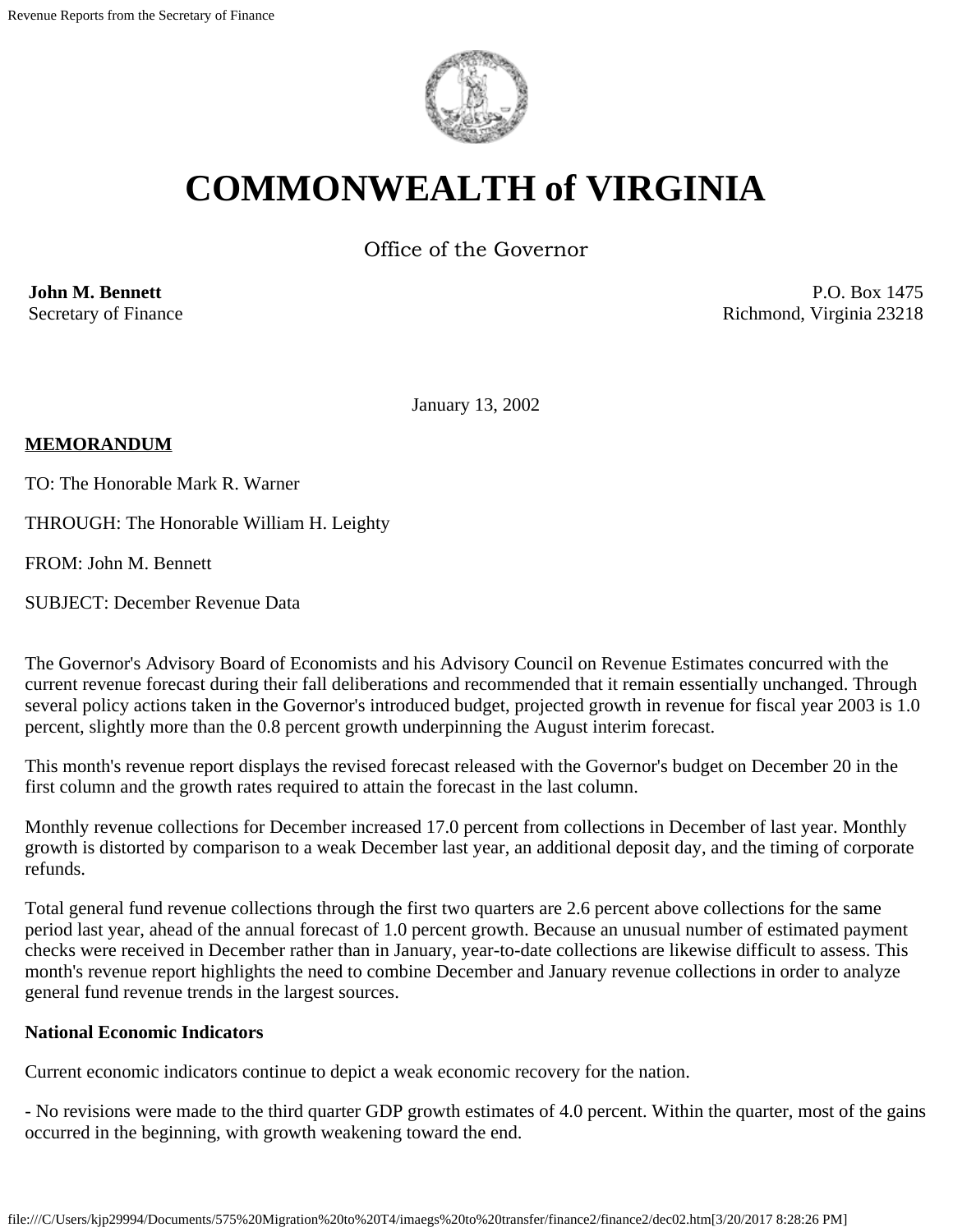- Income and spending growth remain steady. Total personal income has grown at 0.3 percent each month from August through November. Personal consumption expenditures grew 0.5 percent in November.

- After five months of flat or negative growth, the Conference Board's index of leading indicators rose in November. While the increase in the index is encouraging, the improvement in November merely regained the ground lost since May.

- Manufacturing activity unexpectedly picked up in December. The Institute of Supply Management index (formerly the NAPM) jumped to 54.7 percent in December, the highest point in six months and the first reading above 50.0 percent since August. The largest contributor to the increase was the new orders index, which indicates production will grow over the coming months.

- December payroll employment fell by 101,000 jobs, keeping unemployment at 6.0 percent, on top of a November decline of 88,000 jobs. In the first week of January, the four-week average of initial claims for unemployment insurance rose to 418,750. A steady level of initial claims around 400,000 is consistent with modest economic growth.

- The Conference Board's index of consumer confidence continues to fluctuate around its low point, with no sign of any significant improvement. After a moderate gain in November, the index fell in December. The decline was primarily concentrated in the index of present conditions, although expectations for the future also fell.

## **Virginia Economy**

Economic indicators continue to depict a weak recovery in Virginia. Payroll employment fell 0.2 percent in November from a year ago, after a 0.3 percent decline in October. In Northern Virginia, November employment increased by 0.4 percent, the first gains in 13 months. The Virginia Employment Commission has begun its annual revisions to the last two years of payroll employment data, which will be available in February.

The Virginia Leading Index continues to point toward economic growth in the Commonwealth. The index rose slightly in December, the fifth consecutive month of positive growth.

## **December Revenue Collections**

Revenue collections grew 17.0 percent from December of last year, largely due to an additional deposit day, the timing of estimated payments receipts, and comparison to last December, when revenue collections did not grow. On a year-todate basis, total revenues rose 2.6 percent through December, ahead of the annual estimate of 1.0 percent growth.

*Individual Income Tax Withholding (62% of general fund revenues):* Collections in withholding grew 14.0 percent from December of last year. Two factors contributed to the strong growth. Collections in this source were very weak last December, declining by 1.0 percent over the previous year, and this December had an additional deposit day. Year-todate withholding growth through December is 2.9 percent - slightly ahead of the annual estimate of 2.7 percent growth.

*Individual Income Tax Refunds:* Refunds this month were \$17.2 million compared with \$28.5 million in December of last year. Through the first half of the fiscal year, refunds are 25.1 percent below the same period last year, compared with the annual forecast of a 9.2 percent decline.

*Individual Income Tax Nonwithholding (12% of general fund revenues):* Collections in nonwithholding grew 24.2 percent from December of last year. Year-to-date collections in nonwithholding are down 0.8 percent - ahead of the forecast of a 13.2 percent decline.

December revenue growth is inflated by the timing of the nonwithholding receipts. Taxpayers have until January 15 to submit their fourth estimated payment for the tax year 2002. Payment patterns in prior years have shown large swings between December and January. In three of the last four years December and January have shown a flip-flop, higher growth-lower growth pattern between December and January. Higher growth in December has often meant lower growth in January and vice versa.